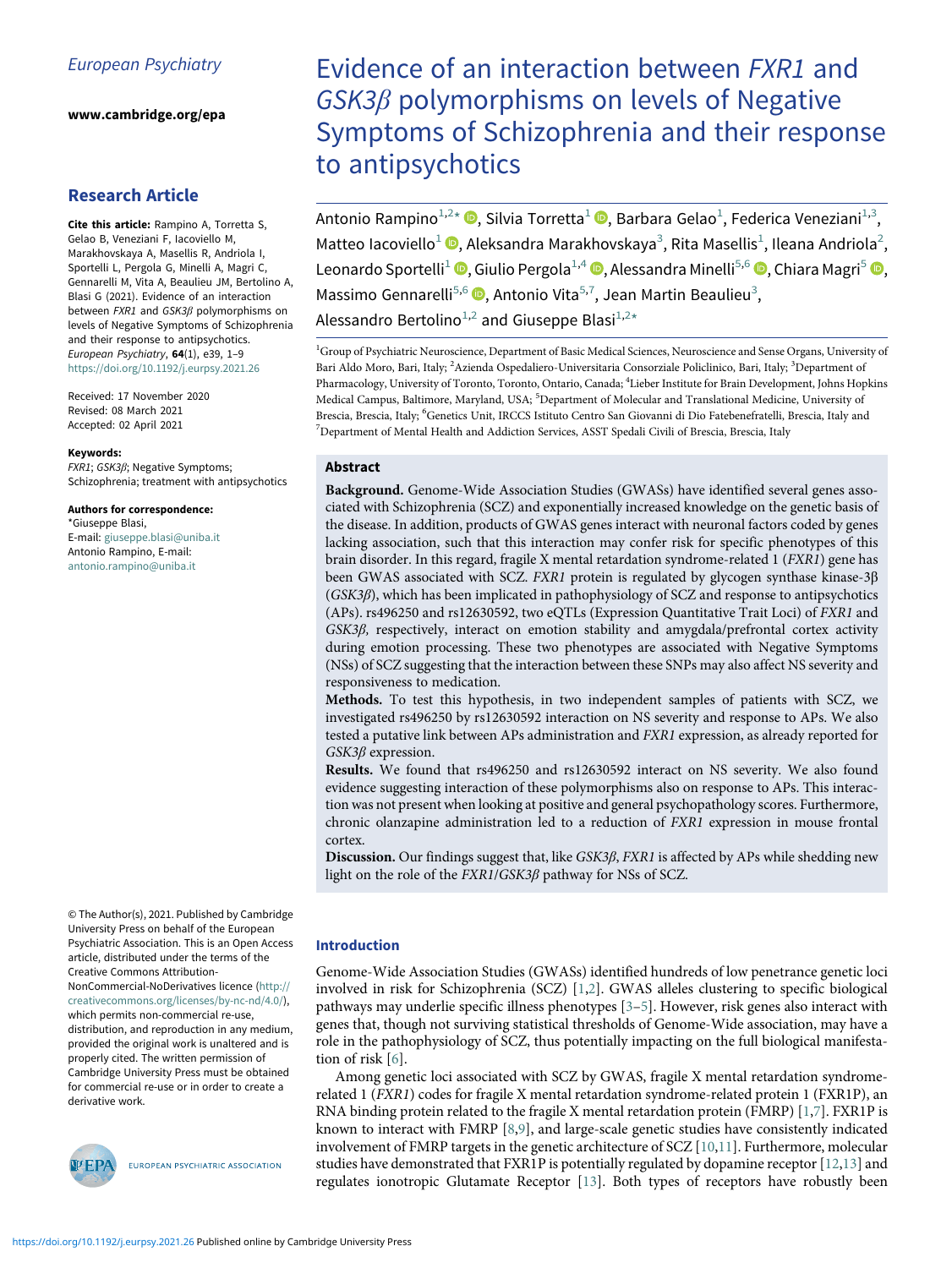implicated in the pathophysiology of SCZ and mechanism of action of Antipsychotic (AP) medication [[14,](#page-7-2)[15\]](#page-7-3). However, whether FXR1P can be modulated by APs has not been demonstrated.

In a previous study [\[12](#page-7-0)], we have demonstrated a functional interaction between FXR1P and the glycogen synthase kinase-3β (GSK3β). This kinase phosphorylates FXR1P and facilitates its degradation in neurons. Importantly, the  $GSK3\beta$  gene has been consistently implicated in the modulation of SCZ-related phenotypes [\[16](#page-7-4)], along with response to APs [\[17](#page-7-5)–[19](#page-7-6)]. Furthermore, analyses of postmortem brains have showed decreased GSK3β phosphorylation and protein levels in frontal cortex or lower GSK3β mRNA levels in dorsolateral prefrontal cortex (PFC) of SCZ as compared to healthy individuals  $[20-22]$  $[20-22]$  $[20-22]$  $[20-22]$ . GSK3 $\beta$  is a known effector of Type 2 Dopamine Receptor (DRD2) signaling [[23](#page-7-9)–[25\]](#page-7-10). DRD2 has been involved in the pathophysiology of SCZ [[26](#page-7-11)–[29\]](#page-7-12) and is the main molecular target of AP medication [[30](#page-7-13)[,31](#page-7-14)]. In addition, the contribution of  $GSK3\beta$  to AP response has been also related to alternative molecular pathways not directly involving DRD2 and dopamine neurotransmission as a whole, such as those related to Wnt pathway, glutamate receptors, and serotonin receptors [\[22](#page-7-8)[,32](#page-7-15),[33\]](#page-7-0).

We identified two SNPs associated with postmortem PFC FXR1 and GSK3β mRNA expression rs496250 and rs12630592, that have a combined effect on behavioral and brain phenotypes related to the processing of emotions [\[12](#page-7-0)]. More specifically, the interaction between the rs496250 and rs12630592 SNPs in healthy subjects is associated with Emotional Stability, as defined within the Big Five Personality Trait model, as well as with amygdala activity during an emotion recognition task. These variants may also affect symptom severity in bipolar disorder [\[34](#page-7-16)].

Emotional Stability and amygdala activity during emotion processing are linked with Negative Symptoms (NSs) of SCZ [[35](#page-7-2)–[39\]](#page-7-17), a core clinical domain of the disorder at least partially heritable [[40](#page-7-18)[,41](#page-7-19)] and associated with genetic variation by both candidate gene approaches and GWASs [[42](#page-7-20)–[47\]](#page-7-11). This suggests that the GSK3β–FXR1 signaling module and related genetic variation affecting  $GSK3\beta$  and  $FXR1$  expression levels may be involved in brain and clinical phenotypes related to NSs, potentially including response to AP treatment. On this basis, we investigated the interaction between rs496250 and rs12630592 functional variations within *FXR1* and  $GSK3\beta$  [\[12](#page-7-0)[,16](#page-7-4)] on NS severity and response to AP in patients with SCZ.

Furthermore, we investigated putative modulation of FXR1 by AP—as already reported for  $GSK3\beta$  [\[17](#page-7-5)–[19](#page-7-6)]—by studying the effect of chronic administration of the second generation AP olanzapine on mouse frontal cortex FXR1 gene expression.

We hypothesized that rs496250 and rs12630592 interact on NS severity and response to AP in patients with SCZ and that olanzapine administration is associated with FXR1 expression in mouse frontal cortex.

### Methods and Materials

#### Experiments in humans

#### Samples

Discovery Sample. We pooled data from two independent samples (Samples 1 and 2) into a single Discovery Sample (DS) in order to maximize our sample size and reduce Type I errors.

Sample 1 included 266 patients with SCZ or Schizoaffective disorder (201 males; Mean Age:  $35.9 \pm SD = 10$ ) recruited in the region of Apulia, Italy. Recruitment procedures were carried out in

<https://doi.org/10.1192/j.eurpsy.2021.26>Published online by Cambridge University Press

accordance with The Code of Ethics of the World Medical Association (Declaration of Helsinki), and approval was given by the local ethics committee ("Comitato Etico Indipendente Locale—Azienda Ospedaliero-Universitaria Consorziale Policlinico di Bari"). Diagnosis of SCZ was made using the Structured Clinical Interview for the DSM-5, Axis 1 disorders (Diagnostic and Statistical Manual of Mental Disorders: DSM-5. Arlington, VA: American Psychiatric Publishing, 2013), which was administered by psychiatrists. Patients were excluded if they had: a significant history of drug or alcohol abuse; active drug abuse in the previous year; experienced a head trauma with a loss of consciousness; or if they suffered from any other significant medical condition. NSs were assessed at study entry (T0) and at Day 28 (4 weeks or T1) with the PANSS. Such a scale was administered by a trained psychiatrist, who was blind to FXR1 rs496250 and GSK3β rs12630592 genotypes.

Patients were treated for 4 weeks with an AP therapy (Mean AP stable dose = 574,9-mg Chlorpromazine Equivalents [CEs]). More in detail, the majority of patients underwent monotherapy with Olanzapine (73 out of 266). Other interventions included Risperidone, Clozapine, Quetiapine, Aripiprazole, Paliperidone, and Haloperidol. Fifty one out of 266 patients received more than one AP, and 20 out of 266 underwent concomitant medication with antidepressants, while 51 out of 266 underwent concomitant medication with mood stabilizers.

Sample 2 included a subgroup of individuals recruited within the Clinical Antipsychotic Trials of Intervention Effectiveness (CATIE) Study [\[48](#page-7-21)]. Characteristics of the CATIE sample are described elsewhere [[49\]](#page-7-22). For the purpose of the current study, 121 subjects with diagnosis of SCZ according to DSM-4 having full genetic and clinical information were studied (91 males; Mean Age:  $38.9 \pm SD = 11.5$ ). As in Sample 1, NSs were assessed at the study entrance (T0 or study baseline) and 1 month later (T1; mean AP stable dose = 479,8-mg CEs). In detail, patients underwent treatment with Olanzapine, Quetiapine, Risperidone, Perphenazine, and Ziprasidone, and overlap between different APs was permitted only for the first 4 weeks after randomization. Concomitant medications were allowed throughout the trial, except for additional AP agents. Sixty one out of 148 patients in Sample 2 underwent concomitant medications with antidepressants.

Replication Sample. The Replication Sample included 116 patients with SCZ and schizophreniform disorder (49 males; Mean Age  $\pm$  SD: 39  $\pm$  12.85) recruited at the University of Brescia who satisfied the criteria of DSM-5 [\[50\]](#page-7-23). Subjects underwent monotherapy with Olanzapine ( $N = 58$ ) or Risperidone ( $N = 58$ ). Changes in symptom severity were monitored by administering the PANSS scale at the study entrance (T0 or study baseline) and after 2 weeks of stable treatment (T1)

## **Genotyping**

#### Sample 1

FXR1 rs496250 and GSK3β rs12630592 genotypes in Sample 1 were ascertained using an Illumina HumanOmni2.5-8 v1 BeadChip platform (Illumina, Inc., San Diego, CA, USA). More in detail, approximately 200-ng DNA was used for genotyping analysis. DNA was concentrated at 50 ng/ml (diluted in 10-mM Tris/1-mM EDTA) with a Nanodrop Spectrophotometer (ND-1000). Each sample was whole-genome amplified, fragmented, precipitated, and resuspended in appropriate concentrations of hybridization buffer. Denatured samples were hybridized on the prepared Illumina HumanOmni2.5-8 v1 BeadChip. After hybridization, the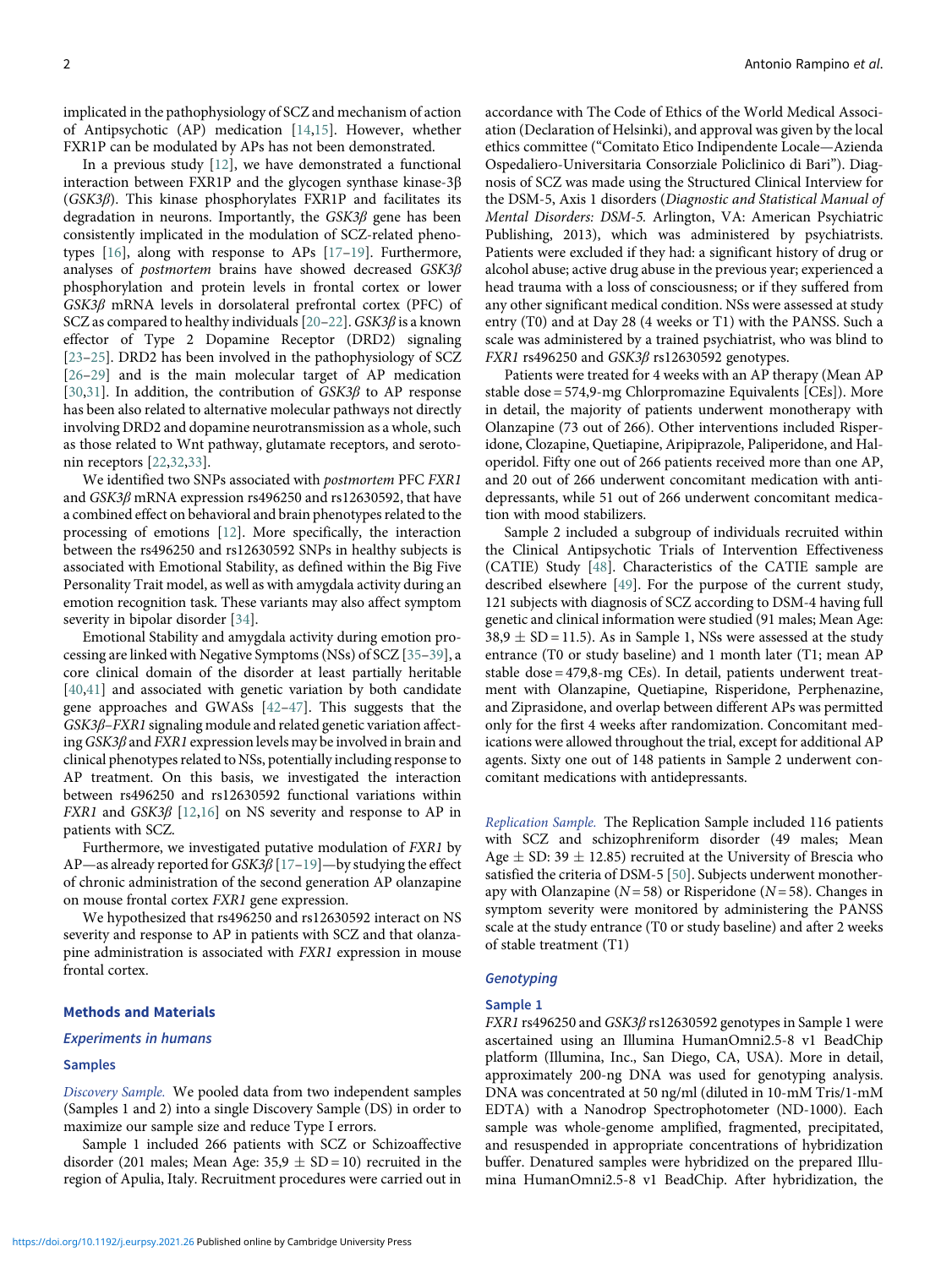|                           |               | Samples used to study the effect of genotypes on<br><b>Negative Symptoms (NSs)</b> |    |            |           | Samples used to study the effect of genotypes on NS<br>response to antipsychotics |    |            |           |
|---------------------------|---------------|------------------------------------------------------------------------------------|----|------------|-----------|-----------------------------------------------------------------------------------|----|------------|-----------|
|                           |               | GSK3ß rs12630592                                                                   |    |            |           | GSK3ß rs12630592                                                                  |    |            |           |
| Discovery Sample          |               |                                                                                    | GG | GT         | <b>TT</b> |                                                                                   | GG | GT         | <b>TT</b> |
| Sample 1                  | FXR1 rs496250 | GG                                                                                 | 54 | 90         | 32        | GG                                                                                | 8  | 21         | 6         |
|                           |               | A-carriers                                                                         | 27 | 52         | 11        | A-carriers                                                                        |    | 17         | 4         |
| Sample 2                  | FXR1 rs496250 | GG                                                                                 | 30 | 43         | 16        | GG                                                                                | 30 | 42         | 16        |
|                           |               | A-carriers                                                                         | 9  | 18         | 5         | A-carriers                                                                        | 9  | 18         | 5         |
| <b>Replication Sample</b> |               |                                                                                    | GG | T-carriers |           |                                                                                   | GG | T-carriers |           |
|                           | FXR1 rs496250 | GG                                                                                 | 32 | 46         |           | GG                                                                                | 32 | 46         |           |
|                           |               | A-carriers                                                                         | 17 | 21         |           | A-carriers                                                                        | 17 | 21         |           |

<span id="page-2-0"></span>Table 1. Genetic data distribution of the Discovery Sample (Samples 1 and 2) and of the Replication Sample.

BeadChip oligonucleotides were extended by a single labeled base, which was detected by fluorescence imaging with an Illumina Bead Array Reader. Normalized bead intensity data obtained for each sample were loaded into the Illumina GenomeStudio (Illumina, v.2010.1) with cluster position files provided by Illumina, and fluorescence intensities were converted into SNP genotypes. After genotypes were called and the pedigree file was assembled, we removed SNPs showing minor allele frequency (MAF) < 1%, genotype missing rate > 5%, or deviation from Hardy–Weinberg equilibrium ( $p < 0.0001$ ). Individuals were also removed if their overall genotyping rate was below 97%. Sample duplications and cryptic relatedness were ruled out through identity-by-state analysis of genotype data.

#### Sample 2

Genotyping procedures for Sample 2 are described elsewhere [\[49](#page-7-22)]. Because of the low MAF (A) of rs496250, in all analyses, A-homozygote subjects (AA) were collapsed with heterozygotes (AG) as in a previous report [[12\]](#page-7-0). Genotype composition of our samples is described in [Table 1.](#page-2-0)

#### Replication Sample

Genotyping procedures for Replication Samples are described elsewhere [[50](#page-7-23)].

Furthermore, since, in this cohort, the number of minor allele carrier individuals was extremely small (FXR1 rs496250 AA/GSK3β rs12630592 GG = 1, FXR1 rs496250 AA/GSK3 $\beta$  rs12630592 GT = 0, FXR1 rs496250 AA/GSK3β rs12630592 TT = 0, FXR1 rs496250  $AG/GSK3\beta$  rs12630592 GG = 16, FXR1 rs496250 AG/GSK3 $\beta$ rs12630592 GT = 14, and *FXR1* rs496250 AG/GSK3 $\beta$  rs12630592  $TT = 7$ ), within the following statistical analyses, we collapsed individuals with FXR1 rs496250 AA and AG genotypes in a single "A-carriers" group, and  $GSK3\beta$  rs12630592 TT and AT genotypes in a single "T-carriers" group.

Genotype composition of the Replication Sample is provided in [Table 1.](#page-2-0)

## Statistical analyses

## Pooling of Samples 1 and 2

Before pooling Samples 1 and 2 into the DS, the two samples were investigated for putative differences in age, gender, PANSS Negative Scores at study baseline, and dose of APs as converted to CEs [[51\]](#page-7-24). One-way analysis of variances (ANOVAs) using sample as the independent variable and either age, PANSS Negative Scores, or CE AP dose as the dependent variable were used to assess sample matching as for these variables. A Pearson's chi-square test was used to check for gender matching between the two samples. Moreover, in order to further control for inter-sample heterogeneity, each individual was given a factor level dichotomous variable (Sample Factor [SF]), indicating the sample s/he belonged to and SF was introduced as covariate of no interest in all statistical analyses [[52\]](#page-7-25).

ANOVA revealed that age was lower in Sample 1 than in Sample  $2 (p < 0.003)$ , PANSS Negative Scores were higher in Sample 1 than in Sample 2 ( $p < 0.0001$ ), and mean stable dose of APs expressed in CE was higher in Sample 1 than in Sample 2 ( $p = 0.0005$ ). No statistically significant difference was observed across gender distribution in the two samples ( $p > 0.05$ ).

Therefore, age, gender, CE, and SF were introduced as covariates of no interest in the statistical model. Furthermore, we used genome-wide genotypes to compute genomic eigenvariates, which afford a multidimensional representation of ancestry by means of singular value decomposition applied to allelic count at each polymorphic locus considered. We thus obtained, within each dataset we used for our analyses, a set of variables representative of population stratification. Both the cohorts we recruited in Bari for the current study (Sample 1) and the CATIE sample (Sample 2) included Caucasian ancestry male and female participants; hence, genomic eigenvariates in these samples indexed a relatively restricted range of population stratification.

More in detail, we computed genomic eigenvariates by performing a Principal Component Analysis separately for each of the two cohorts using SNPs with high imputation quality (INFO  $> 0.8$ ), low missingness  $\left\langle \langle 1\% \rangle, \mathrm{MAF} \rangle \right.$  0.05, and in relative linkage equilibrium after two iterations of linkage disequilibrium (LD) pruning (r2 < 0.2, 200 SNP windows). We removed long-range-LD areas (MHC and chr8 inversion).

## Effect of FXR1 rs496250 and GSK3β rs12630592 genotypes and their interaction on NSs

We performed a factorial ANOVA to investigate the main effect of FXR1 rs496250 and GSK3β rs12630592 genotypes and their interaction on NSs, with the genotypes of interest as independent variables and the PANSS NS Score after 1 month of stable dose of AP treatment (T1, or Day 28 for Sample 1, and Visit 1 for Sample 2), as the dependent one. Potential confounding effects of population stratification were corrected for by marginalizing the PANSS NS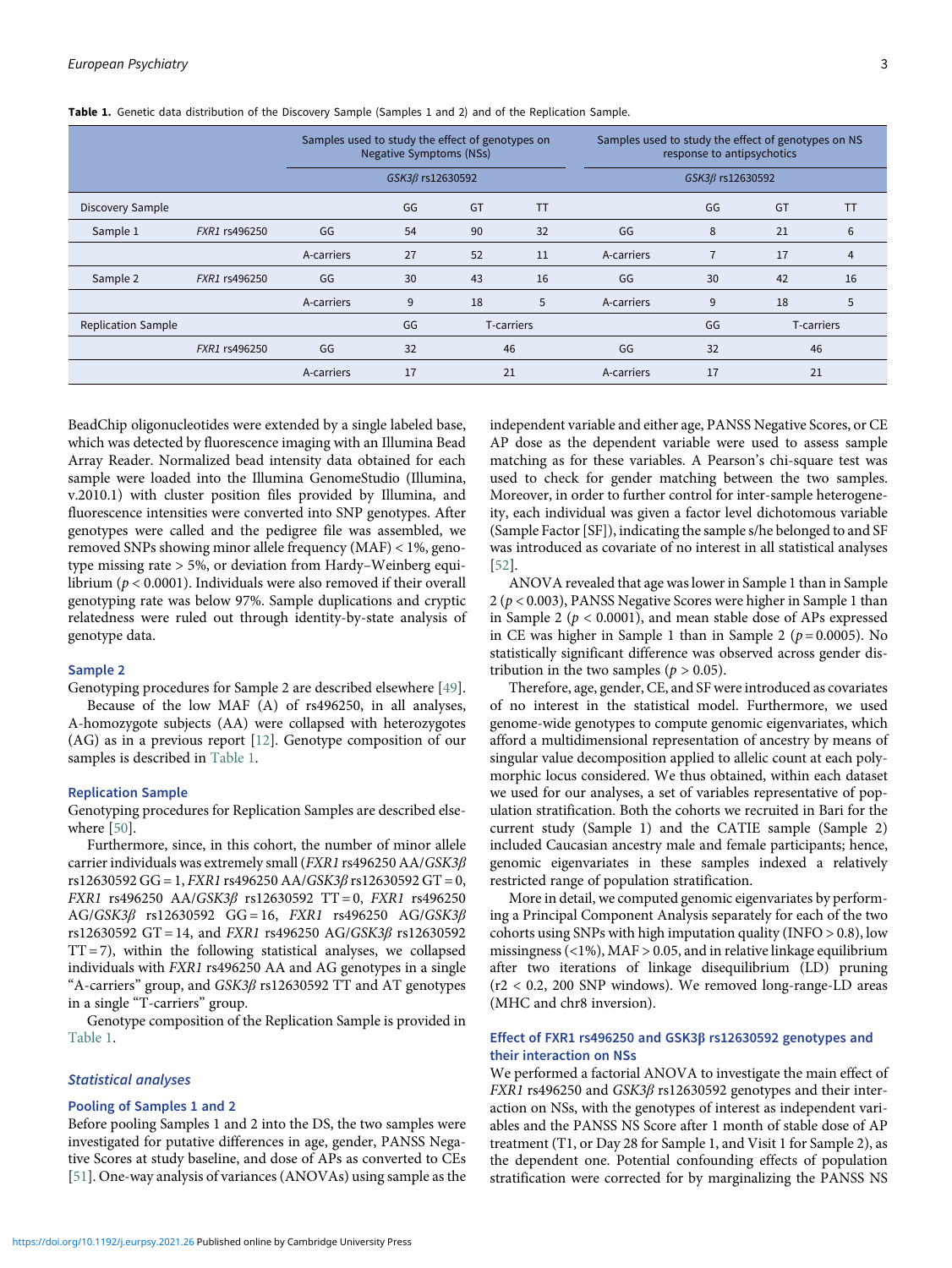Score for the first five principal genomic eigenvariates, separately for each cohort. Standardized residuals were computed by performing linear regression analysis with the first five principal genomic eigenvariates as independent variables, and the PANSS NS Score as the dependent variable. Site-specific standardized residuals were then used for the analysis. To provide further confirmation of results, analogous analyses were performed in Samples 1 and 2 of the DS separately with the same statistical approach described above (See the Supplementary Material).

Confirmatory analysis was performed on the Replication Sample by using the same statistical approach. Principal genomic eigenvariates were computed as described for the DS. CEs were not used as covariates in this analysis, because they were not available in this sample.

Finally, in order to assess the specificity of rs496250 and rs12630592 effects on NSs, similar analyses were performed on Positive and General Symptoms of SCZ, respectively, measured with the "Positive" and "General" subscales of the PANSS.

All post hoc analyses were performed using Fisher's test. Based on our strong a priori hypothesis on the effects of rs496250 and rs12630592 on phenotypes of interest based on the DS results, onetailed statistics was used in post hoc analyses on the Replication Sample.

## Effect of FXR1 rs496250 and GSK3β rs12630592 genotypes and their interaction on Negative Symptom response to APs

Response to APs in terms of NSs was measured as the variation of PANSS Negative Scores from T0 to T1 that we indicated as Δ-N-PANSS. In order to establish the main effect of FXR1 rs496250 and GSK3β rs12630592 genotypes and their interaction on Δ-N-PANSS, we performed a factorial analysis of covariance (ANCOVA), with FXR1 rs496250 and GSK3β rs12630592 genotypes as independent variables and Δ-N-PANSS as the dependent one. Since response to APs could be affected by severity of NSs at the study entry (T0) and by the stable dose APs subjects were assuming, we normalized the Δ-N-PANSS to PANSS Negative Scores at T0.

Again, potential confounding effects of population stratification were corrected for by marginalizing the Δ-N-PANSS for the first five principal genomic eigenvariates, separately for each cohort. Standardized residuals were computed by performing linear regression analysis with the first five principal genomic eigenvariates as independent variables, and the Δ-N-PANSS as the dependent variable. Site-specific standardized residuals were then used for the analysis.

Because of study discontinuation, 183 out of 387 patients in the DS (males 121; Mean Age =  $29.4 \pm SD = 8.2$ ) who entered the study were assessed at T1 and were available for Δ-N-PANSS computation.

Confirmatory analysis using the same statistical approach was performed on the Replication Sample by using the same statistical approach. Principal genomic eigenvariates were computed as described for the DS. CEs were not used as covariates in this analysis, because they were not available in this sample.

Moreover, to provide further confirmation of results, analogous analyses were performed in Samples 1 and 2 separately with the same statistical approach described above (See the Supplementary Material).

Finally, in order to assess the specificity of rs496250 and rs12630592 effects on NSs, similar analyses were performed on Positive and General Symptoms of SCZ, respectively, measured with the "Positive" and "General" subscales of the PANSS.

All post hoc analyses were performed using Fisher's test. Based on our strong a priori hypothesis on the effects of rs496250 and rs12630592 on phenotypes of interest based on the DS results, onetailed statistics was used in post hoc analyses on the Replication Sample.

#### Animal experiments

#### Animals

Ten-week-old C57BL/6 J mice were used for current experiment. All mice were housed individually in controlled 12-hr light/12-hr dark cycle, constant temperature, and humidity environment. No changes in corncob layer were made during the entire experimental period. All animals in the experiment were drug naïve and were used only for a single experiment. All animal procedures were performed in accordance with the Canadian Council of Animal Care guideline and following formal approval by the University of Toronto Animal Ethics Committee.

## **Treatment**

The activity of  $GSK3\beta$  has been shown to be affected by APs in several experimental settings [[20,](#page-7-7)[53\]](#page-7-14). To verify whether FXR1P can also be affected by AP drugs, mice were treated with olanzapine for 30 days in chow. Mice were randomly assigned to two different arms of treatment (10 mice for each arm), one olanzapine-treated and the other one vehicle-treated. 54 mg/kg concentration pure olanzapine administered to animals in chow. Olanzapine dose was adjusted in order to reach a steady-state plasma level  $(21 \pm 5$  ng/ml) closed to previously reported [[54\]](#page-7-26) clinically relevant range (10–50 ng/mL). Chow without olanzapine was used as vehicle.

## Tissue dissection

Mice were sacrificed after 30 days of treatment by rapid cervical dislocation. Brains were dissected on an ice-cold surface. PFC 500-nm-thick serial coronal sections were prepared using ice-cold adult mouse brain slicer and matrix (Zivic Instruments, Pittsburgh, PA, USA), and PFC was sectioned with microsurgical knife. Finally, samples were stored at  $-80^{\circ}$ C until analysis.

#### PFC RNA extraction and qPCR

Impact of treatment on FXR1 expression in the PFC was evaluated using quantitative PCR. Total RNA was extracted from mouse PFC using Direct-zol RNA MiniPrep (Zymo Research, Irvine, CA, USA) and converted into cDNA using SuperScript IV VILO Master Mix synthesis system (Invitrogen #11756050; Thermo Fisher Scientific, Waltham, MA, USA) according to manufacturer's instructions.

qPCR analysis was performed according to TaqMan Fast Advanced Master Mix protocol on a QuantStudio3 Real-Time PCR System (Thermo Fisher Scientific) using Thermo Fisher Scientific Mm00484523\_m1 FXR1 probe and Thermo Fisher Scientific Mm99999915\_g1 GAPDH probe as internal control. Relative expression quantification analyses were carried out on biological triplicates of each sample on a QuantStudio<sup>TM</sup> Design and Analysis Software (Thermo Fisher Scientific). Mean Ct values of FXR1 were normalized to those of GAPDH. These normalized values were analyzed through the comparative Ct Method for the relative quantification of targets as previously reported [[55\]](#page-8-0).

## Statistical analysis

A one-way ANOVA with FXR1 gene expression level as the dependent variable and treatment arm (olanzapine vs vehicle) as the independent variable was performed in order to establish the impact of olanzapine as compared to vehicle on FXR1 expression.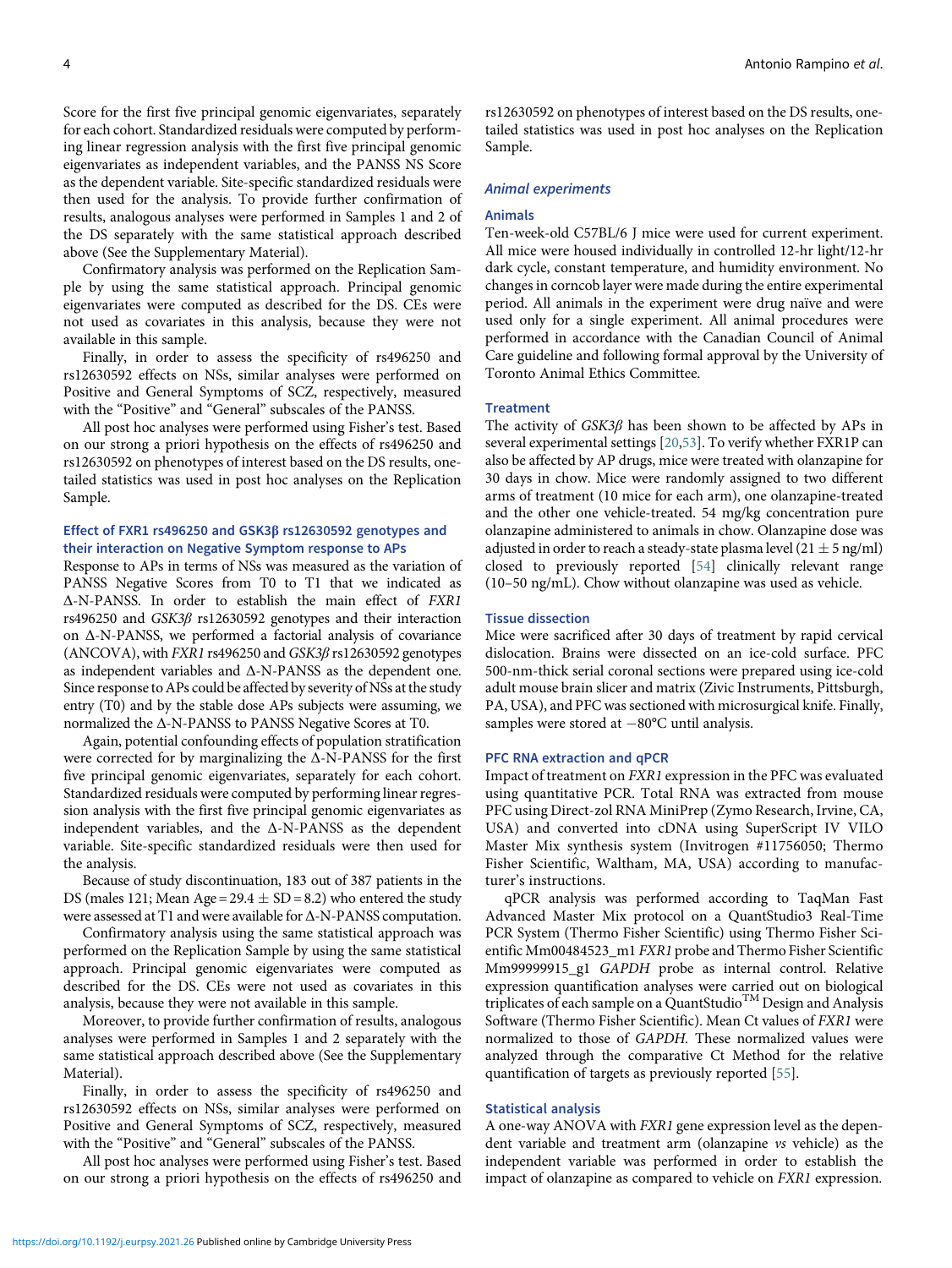<span id="page-4-0"></span>

Figure 1. Interaction between FXR1 rs496250 and GSK3β rs12630592 genotypes on Negative Symptom severity in the Discovery Sample. Subjects carrying GSK3β rs12630592 GG genotype and FXR1 rs496250 A-carrier have higher N-PANSS compared with GSK3β rs12630592 GT/FXR1 rs496250 A-carrier and with GSK3β rs12630592 TT/FXR1 rs496250 A-carrier subjects. Furthermore, GSK3β rs12630592 GT/FXR1 rs496250 A-carrier subjects have higher N-PANSS than GSK3β rs12630592 TT/FXR1 rs496250 A-carrier subjects. Bar graphs show mean  $\pm$  SE. \* indicates 0.01 < p-value < 0.05. \*\* indicates  $0.001 < p$ -value < 0.01. See text for detailed statistics.

## Results

## Interaction of FXR1 rs496250 and GSK3β rs12630592 on Negative Symptom severity

In the DS, factorial ANOVA on NS severity indicated no main effect of FXR1 rs496250 and GSK3β rs12630592 genotypes (all  $p$ -values > 0.05), while their interaction was significant ( $F = 3.11$ ;  $p = 0.045$ ; [Figure 1](#page-4-0)). Fisher's post hoc analyses showed that, in the context of FXR1 rs496250 A-carrier genotype, subjects carrying rs12630592 GG genotype have higher N-PANSS compared with rs12630592 TT ( $p = 0.005$ ) subjects. Furthermore, FXR1 rs496250 A-carrier/rs12630592 GG subjects have higher N-PANSS than FXR1 rs496250 GG/rs12630592 GG subjects  $(p = 0.02)$ , FXR1 rs496250 GG/rs12630592 GT subjects  $(p=0.03)$ , and FXR1 rs496250 GG/rs12630592 TT subjects ( $p = 0.04$ ).

Similar analyses on the Replication Sample indicated consistent results with those obtained on the DS. In detail, we found that FXR1 rs496250 and GSK3β rs12630592 genotypes interacted on NS severity ( $F = 4.3$ ;  $p = 0.04$ ; [Figure 2](#page-4-0)). Fisher's one-tailed post hoc analyses showed that, in the context of FXR1 rs496250 A-carrier genotype, subjects carrying rs12630592 GG genotype have higher PANSS NS Scores compared with rs12630592 T-carrier ( $p = 0.045$ ) subjects. Furthermore, rs12630592 GG/FXR1 rs496250 A-carrier subjects have higher PANSS NS Scores than GSK3β rs12630592 GG/FXR1 rs496250 GG subjects ( $p = 0.025$ ).

Separate analyses on Samples 1 and 2 indicated consistent results with those obtained with the pooled Samples 1 and 2 (see the Supplementary Material).

No main effect of FXR1 rs496250 and GSK3β rs12630592 genotypes, nor rs496250-by-rs12630592 interaction was observed on the PANSS "Positive" and "General" subscale scores (all  $p$ -values > 0.05).



Figure 2. Interaction between FXR1 rs496250 and  $GSK3\beta$  rs12630592 genotypes on Negative Symptom severity in the Replication Sample. In the context of FXR1 rs496250 A-carrier genotype, subjects carrying rs12630592 GG genotype have higher PANSS NS Scores compared with rs12630592 T-carrier subjects. Furthermore, s12630592 GG subjects have higher PANSS NS Scores than GSK3β rs12630592 GG/FXR1 rs496250 GG subjects. Bar graphs show mean  $\pm$  SE.  $^*$  indicates 0.01 < p-value < 0.05. See text for detailed statistics.

## Interaction of FXR1 rs496250 and GSK3β rs12630592 on Negative Symptom response to APs

In the DS, factorial ANCOVA showed no main effect of FXR1 rs496250 and GSK3β rs12630592 genotypes on Δ-N-PANSS (all  $p$ -values > 0.05). Nonetheless, the same analysis indicated a significant interaction between rs496250 and rs12630592 on  $\Delta$ -N-PANSS (F=3.3; p=0.05; [Figure 3\)](#page-5-0). Post hoc analyses indicated that, in the context of FXR1 rs496250 A-carrier genotype, subjects with rs12630592 TT genotype have higher Δ-N-PANSS compared with both rs12630592 GT ( $p = 0.003$ ) and rs12630592 GG ( $p = 0.006$ ) genotypes. Statistically significant difference in Δ-N-PANSS was also observed across rs12630592 genotypes in the context of FXR1 rs496250 GG individuals. More specifically, in the context of FXR1 rs496250 A-carrier genotype, subjects with rs12630592 TT genotype have higher Δ-N-PANSS compared with *FXR1* rs496250 GG/rs12630592 GG ( $p = 0.01$ ), *FXR1* rs496250 GG/rs12630592 GT  $(p=0.007)$ , and with *FXR1* rs496250 GG/rs12630592 TT  $(p=0.03)$  individuals. Separate analyses on Samples 1 and 2 indicated consistent results with those obtained on pooled Samples 1 and 2 (see the Supplementary Material).

Similar analyses on the Replication Sample found no main effect of FXR1 rs496250 and GSK3β rs12630592 genotypes, nor any interaction between the two genotypes, on  $\Delta$ -N-PANSS. We reasoned that a possible interpretation of such an inconsistency may be related to the T0–T1 time interval used in the replication cohort. On this basis, we explored mean values of Δ-N-PANSS as a function of the different genotypic configurations. This inspection revealed that, in the context of FXR1-A-carrier genotype, GSK3β rs12630592 TT individuals had greater mean values of Δ-N-PANSS compared to GSK3β rs12630592 GG and GT subjects, which is consistent with directionality of results in the DS.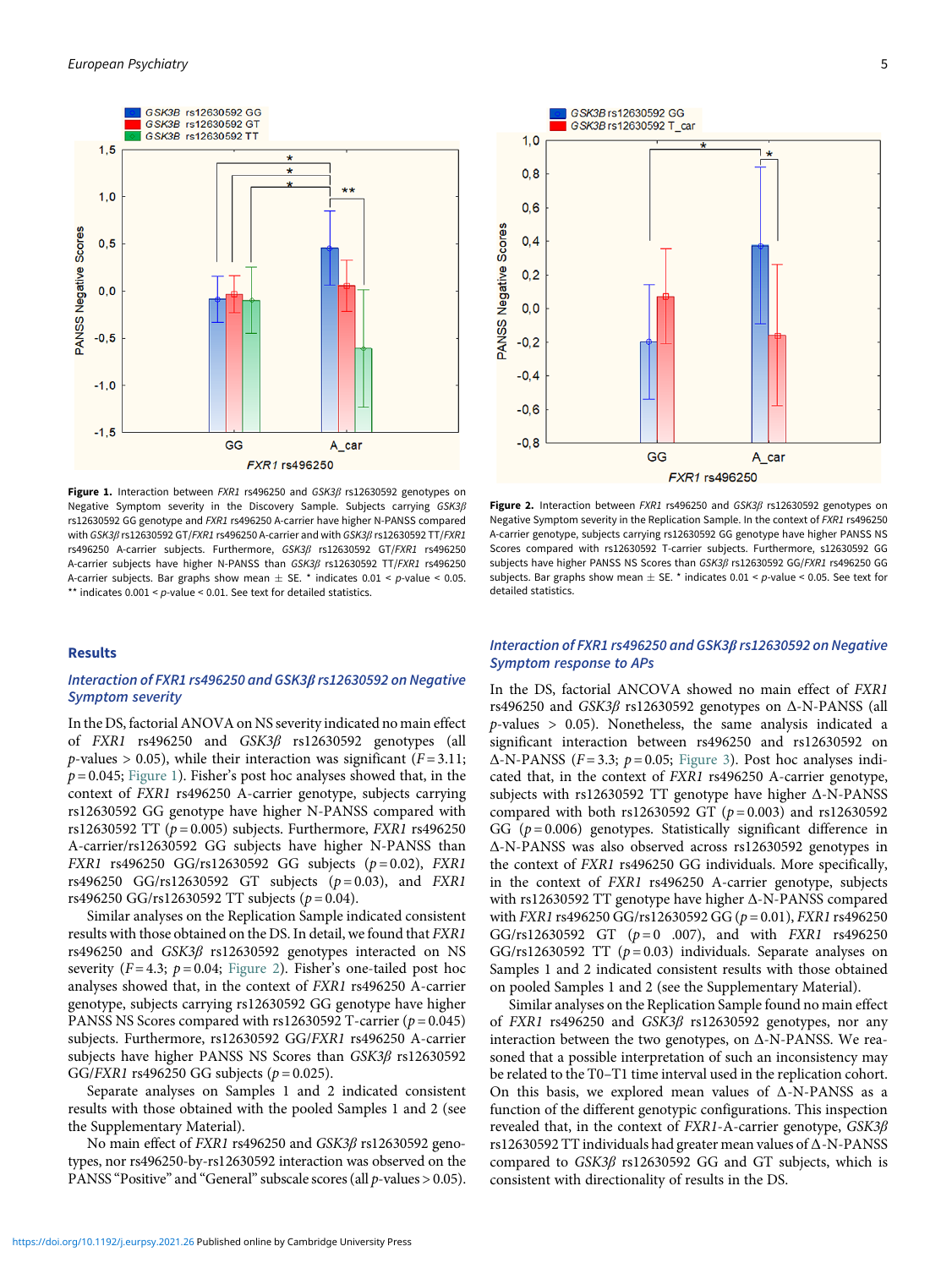<span id="page-5-0"></span>

Figure 3. Interaction between FXR1 rs496250 and GSK3B rs12630592 genotypes on Negative Symptom response to antipsychotics in the Discovery Sample. Subjects carrying GSK3β rs12630592 TT genotype and FXR1 rs496250 A-carrier have higher Δ-N-PANSS compared with GSK3β rs12630592 GT/FXR1 rs496250 A-carrier and with GSK3 $\beta$  rs12630592 GG/FXR1 rs496250 A-carrier subjects. Bar graphs show mean  $\pm$  SE.  $*$  indicates 0.01 < p-value < 0.05.  $**$  indicates 0.001 < p-value < 0.01. See text for detailed statistics.

No main effect of FXR1 rs496250 and GSK3β rs12630592 genotypes, nor rs496250-by-rs12630592 interaction was observed on the variation of the PANSS "Positive" and "General"subscale scores (all  $p$ -values > 0.05).

## FXR1 gene expression is affected by AP treatment in the mouse brain

ANOVA revealed PFC *FXR1* expression was reduced  $(0.282 \pm .077$ fold,  $n=4$  animals per group) in mice treated with olanzapine as compared to those treated with vehicle [ANOVA:  $F(3.2)$ ,  $p < 0.05$ ].

## **Discussion**

Previous evidence has suggested that the molecular interplay between  $FXR1$  and  $GSK3\beta$  may have a role in the pathophysiology of SCZ, in particular, in regulation of emotional phenotypes associated with NSs of the disorder [[12,](#page-7-0)[56\]](#page-8-1). Previous findings have also implicated  $GSK3\beta$  in the mechanism of action of APs [\[53](#page-7-14)]. Here, we show that GSK3β interacts with FXR1 functional variation in modulating SCZ NS severity and response to APs and that, similarly to  $GSK3\beta$  [[17](#page-7-5)–[19](#page-7-6)], FXR1 expression is affected by APs.

In humans, we found that rs496250 and rs12630592 interact on NS severity and response to APs in patients with SCZ, providing evidence that the  $FXR1-GSK3\beta$  pathway is involved in modulation of such a symptom domain. In fact, we found that subjects carrying a genotypic condition associated with lower PFC  $GSK3\beta$  expression (rs12630592 TT individuals) show lower NS severity and greater response to APs in terms of negative symptomatology compared with other rs12630592 genotypes in the context of higher predicted FXR1 PFC expression (rs496250 A-carrier individuals). Notably, in previous work by our group [\[46](#page-7-10)], the same genotypic configuration (FXR1 rs496250 A-carrier GSK3β rs12630592 TT individuals) was associated with higher emotional stability and left amygdala activity during emotion processing. Therefore, it is possible that genetic regulation of brain FXR1–GSK3β expression, while modulating emotion processing and stability in healthy individuals, impacts on NS regulation in patients with SCZ. Such a possibility is in line with evidence that NSs are associated with both emotional stability [[48](#page-7-21)] and amygdala activity [\[36](#page-7-3)] in patients with SCZ.

Indeed, results on FXR1-by-GSK3β interaction on response to APs were not replicated in the current study, even though, when exploring mean values of delta PANSS as a function of the different  $FXR1$ -by- $GSK3\beta$  genotypic configurations, we observed that in the context of FXR1-A-carrier genotype, GSK3β rs12630592 TT individuals had greater mean values of delta PANSS compared to GSK3β rs12630592 GG and GT subjects, which is consistent with directionality of results in the DS. Lack of replication in the results might be due to the T0–T1 time interval used in the replication cohort, which is designed to investigate quite fast responses to treatment and is shorter compared to those of the DS. This aspect may have prevented statistically significant detection of subtle genetic effects on response. Furthermore, we found that chronic administration of Olanzapine at a clinically relevant dose for 30 days to a sample of C57BL/6 J mice was associated with lower FXR1 transcription levels in mouse postmortem PFC compared with vehicle-treated animals. This suggests that FXR1 is engaged in the chain of molecular events involved in the mechanism of action of APs, or at least of Olanzapine, as previously reported for GSK3β. Quite interestingly, a Transcriptome-Wide Association Study [\[57\]](#page-8-2) has reported brain FXR1 mRNA expression is upregulated in patients with SCZ, a finding that might be in line with our current result of an FXR1 mRNA reduction following chronic administration of an AP agent in mouse brain. To the best of our knowledge, this is the first study reporting a possible link between AP treatment administration and FXR1 expression in brain. We are aware that the animal model we here adopted is limited by the exclusive use of olanzapine as AP treatment. Nonetheless, it represents a strong indication for future replicative studies on animal models adopting different AP drugs.

At the protein level,  $GSK3\beta$  and  $FXR1$  are involved in a negative regulatory interaction in which GSK3β inactivates FXR1 [[12](#page-7-0)]. Therefore, it is possible that genetic factors modulating brain expression of the two proteins, such as rs1263590 and rs4962590 allelic variation, may amplify FXR1/GSK3β physiological signaling. Importantly, this signaling has been implicated in a number of molecular events that may play a role in the regulation of NS severity and response to treatments. For example, FXR1–GSK3β interplay has been implicated in dopamine signaling mediated by DRD2 [[25\]](#page-7-10), that has been consistently linked with NS pathophysiology and response to APs [[12,](#page-7-0)[58](#page-8-3)–[60](#page-8-4)]. On this basis, it is possible that genetically determined imbalance between GSK3β and FXR1 brain expression modulates the impact of DRD2-mediated dopamine signaling on NSs and their response to agents that primarily target and antagonize DRD2, that is, APs. GSK3β activity is known to be regulated by DRD2 signaling and can be pharmacologically inhibited by APs having a DRD2 antagonist activity [[17](#page-7-5)[,24](#page-7-27),[61\]](#page-8-5). Furthermore, CRISPR/Cas9-mediated selective knockout (KO) of  $GSK3\beta$  in DRD2 expressing neurons of the adult mouse PFC results in a reduction in social interaction, a prototypical proxy of human social withdrawal, which, in turn, is a typical NS of SCZ [[62](#page-8-6)].

Another possible interpretation of our results is related to the relationship between GSK3β/FXR1 pathway, glutamate signaling,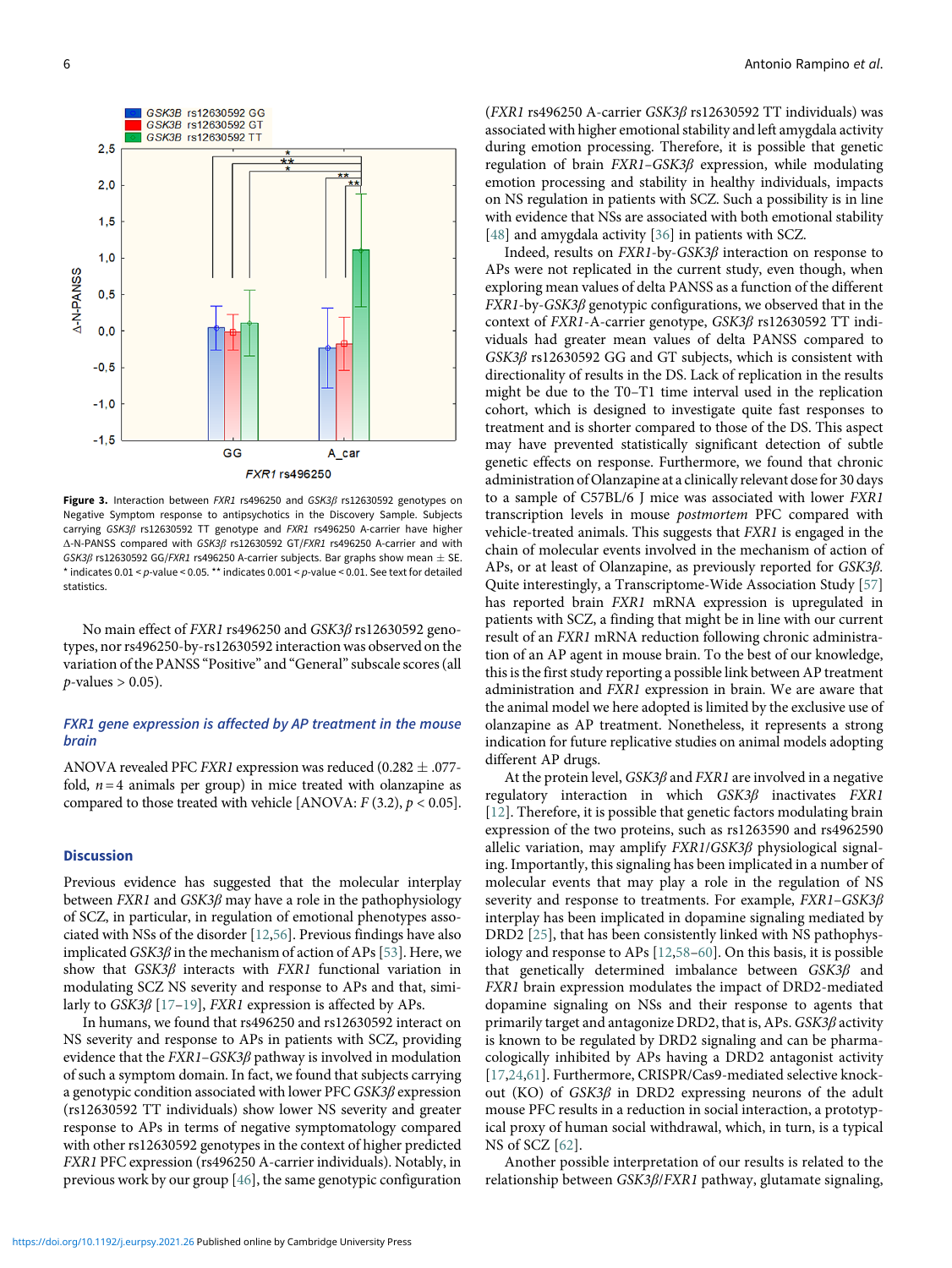and phenotypes of relevance for NSs of SCZ. In this regard, a recent report indicates that, in mouse,  $FXR1$  and  $GSK3\beta$  modulate glutamatergic neurotransmission via regulation of AMPA receptor subunits GluA1 and GluA2, as well as vesicular glutamate transporter VGlut1 [[56](#page-8-1)]. Furthermore, other findings reveal that KO of glutamate AMPA receptor 1 in mice (GluA1-KO) is associated with impaired social behavior [[63](#page-8-7)], a prototypical model of SCZ NSs [[64](#page-8-8)[,65\]](#page-8-9). Moreover, in humans, genetics and neurophysiology studies have consistently implicated glutamatergic signaling in NSs [[40](#page-7-18)[,66\]](#page-8-2), and pharmacology investigations have suggested that such a signaling represents a potential target for NS treatment [[67](#page-8-3)[,68\]](#page-8-10). Furthermore, GRIA2 gene, coding for the glutamate ionotropic receptor AMPA type subunit 2, is associated with improvements in NSs in patients treated with APs [[69](#page-8-4)]. It is thus possible that genetically determined modulation of the FXR1–GSK3β pathway in brain impacts on NS severity and response to APs by its intermediate tuning on glutamate neuronal signaling. Rather importantly, our results indicate that the impact of genetic variation potentially regulating FXR1–GSK3β signaling on psychopathology of SCZ is quite specific for NSs, whereas it is not significant for positive symptoms. One possible explanation of such a finding is that, since there is evidence that SCZ negative and positive symptom domains are supported by different neurobiological and brain circuitry systems [\[70,](#page-8-5)[71\]](#page-8-11), it is possible that genetic variation impacting on one of the two domains has less pronounced effects on the other one. This seems particularly plausible in light of existing evidence that genomic variation associated with SCZ at genome-wide level of significance clusters to different biological ontologies that distinctly support either positive or NSs [[46\]](#page-7-10).

<span id="page-6-3"></span><span id="page-6-2"></span><span id="page-6-1"></span><span id="page-6-0"></span>As a whole, our results suggest that, while individually implicated in the pathophysiology of SCZ by GWASs and molecular biology studies, FXR1 and GSK3β are players of one single molecular pathway with a potential role in modulation of NS severity and response to APs. This could be relevant to future setup of new pharmacological tools to treat NS domain of SCZ. We are aware that a major limitation of our study is that genetic variation of rs12630592 and rs4962590 is only a proxy of  $GSK3\beta$  and  $FXR1$ PFC mRNA expression, respectively, thus not providing any actual measure of these genes' transcriptional levels in the whole brain. In addition, mRNA expression itself is a proxy of one gene translation into the corresponding protein. Therefore, it is possible that the genetic interaction we, here, observed is not directly due to the exclusive contribution of GSK3β and FXR1 proteins to regulation of NSs, so that other molecular pathways, possibly related with GSK3β/FXR1 signaling, may be hypothesized behind these clinical manifestations. Another possible limitation of our study is that samples we studied had quite a large internal heterogeneity in terms of AP medication used (olanzapine, risperidone, quetiapine, paliperidone, aripiprazole, clozapine, and haloperidol). In addition, part of the sample in the DS was taking antidepressant and mood stabilizer medication at the time of their recruitment in the current study. Further studies with reducing such heterogeneity in terms of pharmacological agents used are warranted.

<span id="page-6-9"></span><span id="page-6-8"></span><span id="page-6-7"></span><span id="page-6-6"></span><span id="page-6-5"></span><span id="page-6-4"></span>In conclusion, findings of both our animal and human experiments highlight an involvement of the FXR1–GSK3β signaling pathway in the pathophysiology and possibly pharmacoresponse of NSs, thus shedding light on the intricate molecular basis of these complex clinical phenomena and on possible new pharmacological treatments.

Acknowledgment. We would like to acknowledge Rosa Barca for administrative assistance.

Financial Support. This work has been supported by a "Capitale Umano ad Alta Qualificazione" grant by Fondazione CON IL SUD. Giulio Pergola's position is funded by the European Union's Horizon 2020 research and innovation program under the Marie Skłodowska-Curie grant agreement no. 798181 (FLOURISH).

Conflict of Interest. The authors declare no conflict of interest.

Authorship Contributions. Antonio Rampino wrote paper draft. All authors contributed to draft revision and finalization. Antonio Rampino, Matteo Jacoviello, Silvia Torretta, and Barbara Gelao performed statistical analyses on human subjects data. Federica Veneziani, Aleksandra Marakhovskaya, and Jean Martin Beaulieu performed all animal experiments and analyses. Jean Martin Beaulieu supervised all animal experiments and analyses. Antonio Rampino, Rita Masellis, Silvia Torretta, and Ileana Andriola contributed to human subject recruitment. Leonardo Sportelli contributed to data analysis. Antonio Rampino, Jean Martin Beaulieu, Giulio Pergola, Alessandro Bertolino, and Giuseppe Blasi supervised final results and the overall paper scientific quality. Massimo Gennarelli, Alessandra Minelli, Chiara Magri, and Antonio Vita provided clinical and genotype data of the Replication Sample. Giuseppe Blasi substantially contributed to revise paper draft and coordinate the study.

Data Availability Statement. The data that support the findings will be available in the Open Science Framework repository at [https://osf.io/d5e9t](https://osf.io/d5e9t/) following a 6-month embargo from the date of publication to allow for commercialization of research findings.

#### References

- [1] Schizophrenia Working Group of the Psychiatric Genomics Consortium. Biological insights from 108 schizophrenia-associated genetic loci. Nature. 2014;511(7510):421–7.
- [2] Dennison CA, Legge SE, Pardinas AF, Walters JTR. Genome-wide association studies in schizophrenia: recent advances, challenges and future perspective. Schizophr Res. 2020;217:4–12.
- [3] Pers TH, Timshel P, Ripke S, Lent S, Sullivan PF, O'Donovan MC, et al. Comprehensive analysis of schizophrenia-associated loci highlights ion channel pathways and biologically plausible candidate causal genes. Hum Mol Genet. 2016;25(6):1247–54.
- [4] Schijven D, Kofink D, Tragante V, Verkerke M, Pulit SL, Kahn RS, et al. Comprehensive pathway analyses of schizophrenia risk loci point to dysfunctional postsynaptic signaling. Schizophr Res. 2018;199:195–202.
- [5] Ma C, Gu C, Huo Y, Li X, Luo XJ. The integrated landscape of causal genes and pathways in schizophrenia. Transl Psychiatry. 2018;8(1):67.
- [6] Boyle EA, Li YI, Pritchard JK. An expanded view of complex traits: from polygenic to omnigenic. Cell. 2017;169(7):1177–86.
- [7] Huckins LM, Dobbyn A, Ruderfer DM, Hoffman G, Wang W, Pardinas AF, et al. Gene expression imputation across multiple brain regions provides insights into schizophrenia risk. Nat Genet. 2019;51(4):659–74.
- [8] Siomi MC, Zhang Y, Siomi H, Dreyfuss G. Specific sequences in the fragile X syndrome protein FMR1 and the FXR proteins mediate their binding to 60S ribosomal subunits and the interactions among them. Mol Cell Biol. 1996;16(7):3825–32.
- [9] Zhang Y, O'Connor JP, Siomi MC, Srinivasan S, Dutra A, Nussbaum RL, et al. The fragile X mental retardation syndrome protein interacts with novel homologs FXR1 and FXR2. EMBO J. 1995;14(21):5358–66.
- [10] Purcell SM, Moran JL, Fromer M, Ruderfer D, Solovieff N, Roussos P, et al. A polygenic burden of rare disruptive mutations in schizophrenia. Nature. 2014;506(7487):185–90.
- [11] Fromer M, Purcell SM. Using XHMM software to detect copy number variation in whole-exome sequencing data. Curr Protoc Hum Genet. 2014; 81(7):23.1–21.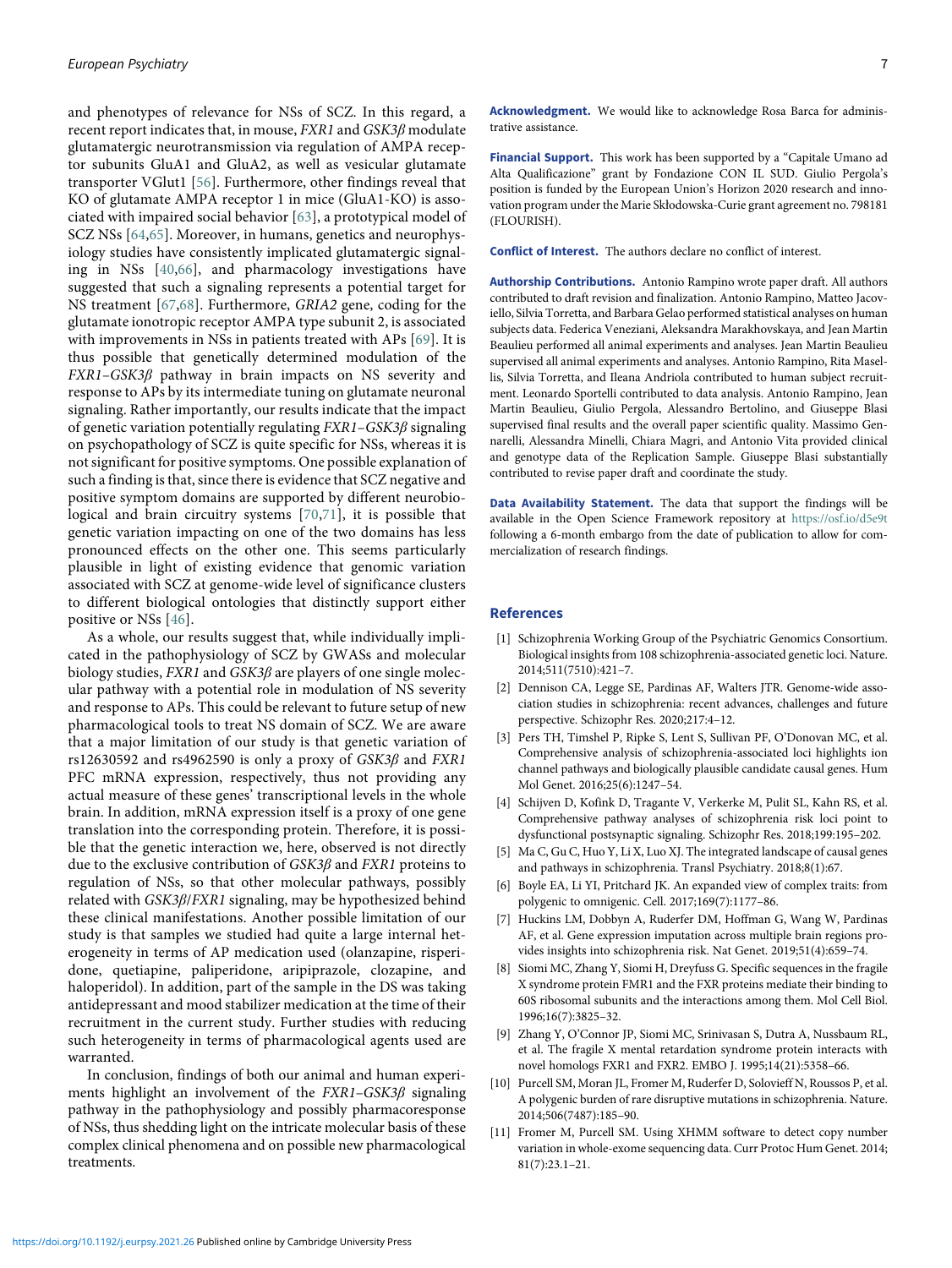- <span id="page-7-0"></span>[12] Del'Guidice T, Latapy C, Rampino A, Khlghatyan J, Lemasson M, Gelao B, et al. FXR1P is a GSK3beta substrate regulating mood and emotion processing. Proc Natl Acad Sci U S A. 2015;112(33):E4610–9.
- <span id="page-7-16"></span><span id="page-7-1"></span>[13] Khlghatyan J, Beaulieu JM. Are FXR family proteins integrators of dopamine signaling and glutamatergic neurotransmission in mental illnesses? Front Synaptic Neurosci. 2018;10:22.
- <span id="page-7-2"></span>[14] Miyamoto S, Duncan GE, Marx CE, Lieberman JA. Treatments for schizophrenia: a critical review of pharmacology and mechanisms of action of antipsychotic drugs. Mol Psychiatry. 2005;10(1):79–104.
- <span id="page-7-3"></span>[15] Beaulieu JM, Gainetdinov RR. The physiology, signaling, and pharmacology of dopamine receptors. Pharmacol Rev. 2011;63(1):182–217.
- <span id="page-7-4"></span>[16] Blasi G, Napolitano F, Ursini G, Di Giorgio A, Caforio G, Taurisano P, et al. Association of GSK-3beta genetic variation with GSK-3beta expression, prefrontal cortical thickness, prefrontal physiology, and schizophrenia. Am J Psychiatry. 2013;170(8):868–76.
- <span id="page-7-5"></span>[17] Urs NM, Snyder JC, Jacobsen JP, Peterson SM, Caron MG. Deletion of GSK3beta in D2R-expressing neurons reveals distinct roles for betaarrestin signaling in antipsychotic and lithium action. Proc Natl Acad Sci U S A. 2012;109(50):20732–7.
- <span id="page-7-18"></span><span id="page-7-17"></span>[18] Gould TD, Manji HK. Glycogen synthase kinase-3: a putative molecular target for lithium mimetic drugs. Neuropsychopharmacology. 2005;30(7): 1223–37.
- <span id="page-7-19"></span><span id="page-7-6"></span>[19] Sutton LP, Rushlow WJ. The effects of neuropsychiatric drugs on glycogen synthase kinase-3 signaling. Neuroscience. 2011;199:116–24.
- <span id="page-7-20"></span><span id="page-7-7"></span>[20] Emamian ES, Hall D, Birnbaum MJ, Karayiorgou M, Gogos JA. Convergent evidence for impaired AKT1–GSK3beta signaling in schizophrenia. Nat Genet. 2004;36(2):131–7.
- [21] Kozlovsky N, Shanon-Weickert C, Tomaskovic-Crook E, Kleinman JE, Belmaker RH, Agam G. Reduced GSK-3beta mRNA levels in postmortem dorsolateral prefrontal cortex of schizophrenic patients. J Neural Transm (Vienna). 2004;111(12):1583–92.
- <span id="page-7-8"></span>[22] Koros E, Dorner-Ciossek C. The role of glycogen synthase kinase-3beta in schizophrenia. Drug News Perspect. 2007;20(7):437–45.
- <span id="page-7-9"></span>[23] Beaulieu JM, Sotnikova TD, Yao WD, Kockeritz L, Woodgett JR, Gainetdinov RR, et al. Lithium antagonizes dopamine-dependent behaviors mediated by an AKT/glycogen synthase kinase-3 signaling cascade. Proc Natl Acad Sci U S A. 2004;101(14):5099–104.
- <span id="page-7-27"></span>[24] Beaulieu JM, Sotnikova TD, Marion S, Lefkowitz RJ, Gainetdinov RR, Caron MG. An Akt/beta-arrestin 2/PP2A signaling complex mediates dopaminergic neurotransmission and behavior. Cell. 2005;122(2):261–73.
- <span id="page-7-10"></span>[25] Rampino A, Marakhovskaia A, Soares-Silva T, Torretta S, Veneziani F, Beaulieu JM. Antipsychotic drug responsiveness and dopamine receptor signaling; old players and new prospects. Front Psych. 2018;9:702.
- <span id="page-7-11"></span>[26] Quarto T, Paparella I, De Tullio D, Viscanti G, Fazio L, Taurisano P, et al. Familial risk and a genome-wide supported DRD2 variant for schizophrenia predict lateral prefrontal-amygdala effective connectivity during emotion processing. Schizophr Bull. 2018;44(4):834–43.
- <span id="page-7-22"></span><span id="page-7-21"></span>[27] Pergola G, Di Carlo P, D'Ambrosio E, Gelao B, Fazio L, Papalino M, et al. DRD2 co-expression network and a related polygenic index predict imaging, behavioral and clinical phenotypes linked to schizophrenia. Transl Psychiatry. 2017;7(1):e1006.
- <span id="page-7-23"></span>[28] Zhang JP, Robinson DG, Gallego JA, John M, Yu J, Addington J, et al. Association of a schizophrenia risk variant at the DRD2 locus with antipsychotic treatment response in first-episode psychosis. Schizophr Bull. 2015;41(6):1248–55.
- <span id="page-7-24"></span><span id="page-7-12"></span>[29] Bertolino A, Fazio L, Caforio G, Blasi G, Rampino A, Romano R, et al. Functional variants of the dopamine receptor D2 gene modulate prefronto-striatal phenotypes in schizophrenia. Brain J Neurol. 2009; 132(Pt 2):417–25.
- <span id="page-7-25"></span><span id="page-7-13"></span>[30] Howes OD, Egerton A, Allan V, McGuire P, Stokes P, Kapur S. Mechanisms underlying psychosis and antipsychotic treatment response in schizophrenia: insights from PET and SPECT imaging. Curr Pharm Des. 2009;15(22):2550–9.
- <span id="page-7-14"></span>[31] Seeman P. Targeting the dopamine D2 receptor in schizophrenia. Expert Opin Ther Targets. 2006;10(4):515–31.
- <span id="page-7-26"></span><span id="page-7-15"></span>[32] Kusumi I, Boku S, Takahashi Y. Psychopharmacology of atypical antipsychotic drugs: from the receptor binding profile to neuroprotection and neurogenesis. Psychiatry Clin Neurosci. 2015;69(5):243–58.
- [33] Collingridge GL, Peineau S, Howland JG, Wang YT. Long-term depression in the CNS. Nat Rev Neurosci. 2010;11(7):459–73.
- [34]. Bureau A, Beaulieu JM, Paccalet T, Chagnon YC, Maziade M. The interaction of GSK3B and FXR1 genotypes may influence the mania and depression dimensions in mood disorders. J Affect Disord. 2017; 213:172–7.
- [35] Ross SR, Lutz CJ, Bailley SE. Positive and negative symptoms of schizotypy and the five-factor model: a domain and facet level analysis. J Pers Assess. 2002;79(1):53–72.
- [36] Rahm C, Liberg B, Reckless G, Ousdal O, Melle I, Andreassen OA, et al. Negative symptoms in schizophrenia show association with amygdala volumes and neural activation during affective processing. Acta Neuropsychiatr. 2015;27(4):213–20.
- [37] Gur RE. MRI and cognitive behavioral function in schizophrenia. J Neural Transm Suppl. 1992;36:13–22.
- [38] Kohler CG, Bilker W, Hagendoorn M, Gur RE, Gur RC. Emotion recognition deficit in schizophrenia: association with symptomatology and cognition. Biol Psychiatry. 2000;48(2):127–36.
- [39] Lepage M, Sergerie K, Benoit A, Czechowska Y, Dickie E, Armony JL. Emotional face processing and flat affect in schizophrenia: functional and structural neural correlates. Psychol Med. 2011;41(9):1833–44.
- [40] Xavier RM, Vorderstrasse A. Genetic basis of positive and negative symptom domains in schizophrenia. Biol Res Nurs. 2017;19(5):559–75.
- [41] Xavier RM, Dungan JR, Keefe RSE, Vorderstrasse A. Polygenic signal for symptom dimensions and cognitive performance in patients with chronic schizophrenia. Schizophr Res Cogn. 2018;12:11–9.
- [42] DeRosse P, Funke B, Burdick KE, Lencz T, Goldberg TE, Kane JM, et al. COMT genotype and manic symptoms in schizophrenia. Schizophr Res. 2006;87(1–3):28–31.
- [43] DeRosse P, Funke B, Burdick KE, Lencz T, Ekholm JM, Kane JM, et al. Dysbindin genotype and negative symptoms in schizophrenia. Am J Psychiatry. 2006;163(3):532–4.
- [44] Suchanek R, Owczarek A, Paul-Samojedny M, Kowalczyk M, Kucia K, Kowalski J. BDNF val66met polymorphism is associated with age at onset and intensity of symptoms of paranoid schizophrenia in a Polish population. J Neuropsychiatry Clin Neurosci. 2013;25(1):88–94.
- [45] Fanous AH, Zhou B, Aggen SH, Bergen SE, Amdur RL, Duan J, et al. Genome-wide association study of clinical dimensions of schizophrenia: polygenic effect on disorganized symptoms. Am J Psychiatry. 2012; 169(12):1309–17.
- [46] Edwards AC, Bigdeli TB, Docherty AR, Bacanu S, Lee D, de Candia TR, et al. Meta-analysis of positive and negative symptoms reveals schizophrenia modifier genes. Schizophr Bull. 2016;42(2):279–87.
- [47] Fanous AH, Kendler KS. Genetic heterogeneity, modifier genes, and quantitative phenotypes in psychiatric illness: searching for a framework. Mol Psychiatry. 2005;10(1):6–13.
- [48] Lieberman JA, Stroup TS, McEvoy JP, Swartz MS, Rosenheck RA, Perkins DO, et al. Effectiveness of antipsychotic drugs in patients with chronic schizophrenia. N Engl J Med. 2005;353(12):1209–23.
- [49] Swartz MS, Perkins DO, Stroup TS, McEvoy JP, Nieri JM, Haak DC. Assessing clinical and functional outcomes in the Clinical Antipsychotic Trials of Intervention Effectiveness (CATIE) schizophrenia trial. Schizophr Bull. 2003;29(1):33–43.
- [50] Sacchetti E, Magri C, Minelli A, Valsecchi P, Traversa M, Calza S, et al. The GRM7 gene, early response to risperidone, and schizophrenia: a genomewide association study and a confirmatory pharmacogenetic analysis. Pharmacogenomics J. 2017;17(2):146–54.
- [51] Gardner DM, Murphy AL, O'Donnell H, Centorrino F, Baldessarini RJ. International consensus study of antipsychotic dosing. Am J Psychiatry. 2010;167(6):686–93.
- [52] Schneider BA, Avivi-Reich M, Mozuraitis M. A cautionary note on the use of the analysis of covariance (ANCOVA) in classification designs with and without within-subject factors. Front Psychol. 2015;6:474.
- [53] Beaulieu JM, Gainetdinov RR, Caron MG. AKT/GSK3 signaling in the action of psychotropic drugs. Annu Rev Pharmacol Toxicol. 2009;49: 327–47.
- [54] Morgan AP, Crowley JJ, Nonneman RJ, Quackenbush CR, Miller CN, Ryan AK, et al. The antipsychotic olanzapine interacts with the gut